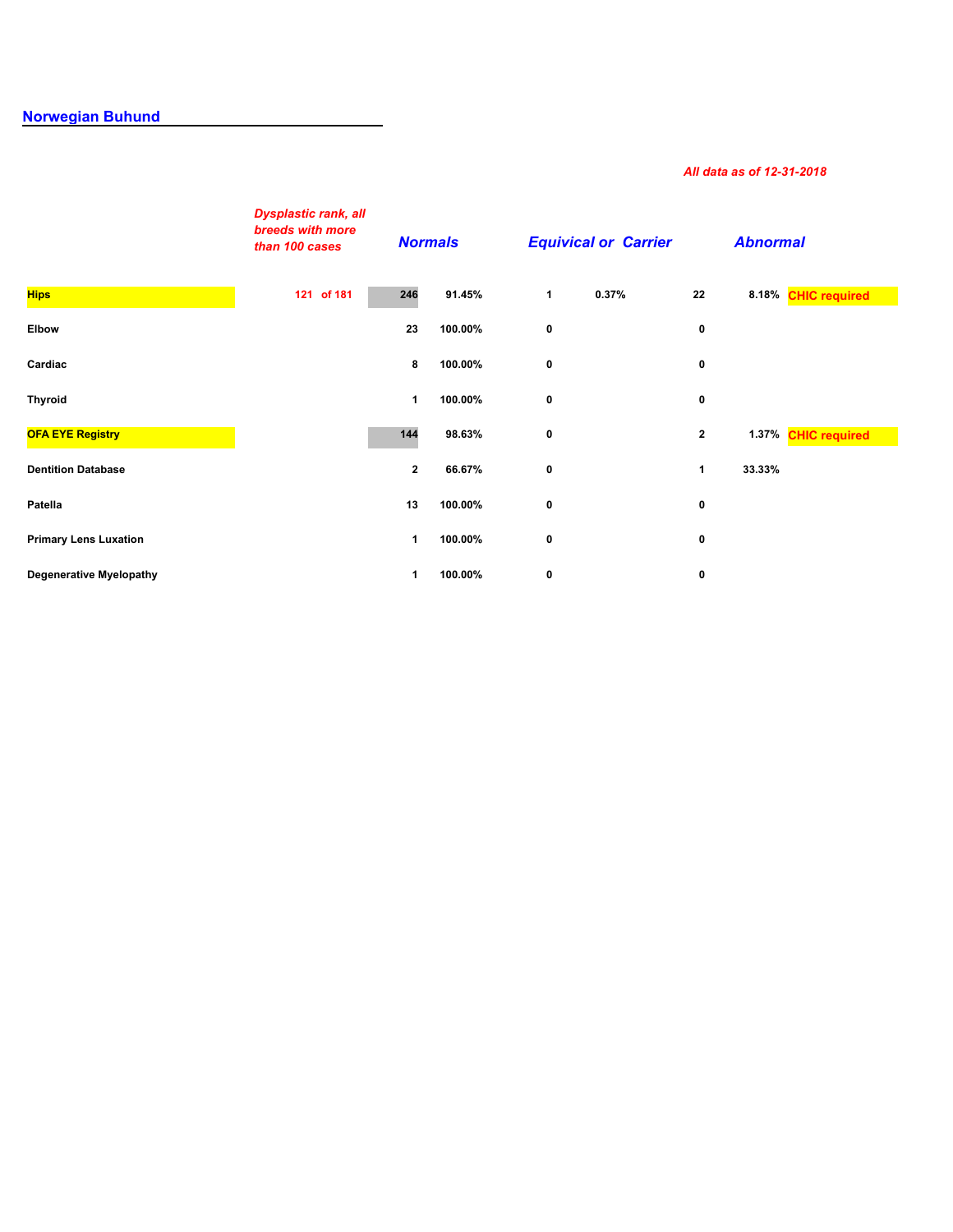## *Percent submitted to the open registry*

**Hips**

|             | <b>Hips</b> |                            |                 |                            |                           |                |                      |             |
|-------------|-------------|----------------------------|-----------------|----------------------------|---------------------------|----------------|----------------------|-------------|
| Report year | Cases       | <b>Excellent</b><br>℅      | Good<br>$\%$    | Fair<br>℅                  | <b>Borderline</b><br>$\%$ | Mild<br>℅      | <b>Moderate</b><br>℅ | Severe<br>℅ |
| 1990        |             |                            | $\overline{1}$  |                            |                           |                | $\mathbf{1}$         |             |
|             |             |                            | 50.00%          |                            |                           |                | 50.00%               |             |
| 1992        |             |                            | 5               | $\mathbf{1}$               | $\mathbf{1}$              | $\mathbf{1}$   |                      |             |
|             |             |                            | 62.50%          | 12.50%                     | 12.50%                    | 12.50%         |                      |             |
| 1993        |             |                            | $\mathbf{3}$    | $\mathbf{1}$               |                           |                |                      |             |
|             |             |                            | 75.00%          | 25.00%                     |                           |                |                      |             |
| 1994        |             |                            | $\overline{4}$  |                            |                           | $\mathbf{1}$   |                      |             |
|             |             |                            | 80.00%          |                            |                           | 20.00%         |                      |             |
| 1995        |             |                            | $\mathbf{3}$    | $\mathbf{1}$               |                           |                |                      |             |
|             |             |                            | 75.00%          | 25.00%                     |                           |                |                      |             |
| 1996        |             | $\mathbf{1}$               | 8               | $\mathbf{1}$               |                           |                |                      |             |
|             |             | 10.00%                     | 80.00%          | 10.00%                     |                           |                |                      |             |
| 1997        |             |                            | $\overline{1}$  | $\mathbf{3}$               |                           | $\mathbf{1}$   |                      |             |
|             |             |                            | 20.00%          | 60.00%                     |                           | 20.00%         |                      |             |
| 1998        |             |                            | $\overline{7}$  |                            |                           |                | $\mathbf{1}$         |             |
|             |             |                            | 87.50%          |                            |                           |                | 12.50%               |             |
| 1999        |             |                            | $\,$ 5 $\,$     | $\mathbf{1}$               |                           |                | $\mathbf{1}$         |             |
|             |             |                            | 71.43%          | 14.29%                     |                           |                | 14.29%               |             |
| 2000        |             |                            | 6               |                            |                           |                |                      | 1           |
|             |             |                            | 85.71%          |                            |                           |                |                      | 14.29%      |
| 2001        |             |                            | 9               | $\mathbf{1}$               |                           |                | $\mathbf{1}$         |             |
|             |             |                            | 81.82%          | 9.09%                      |                           |                | 9.09%                |             |
| 2002        |             | $\mathbf{1}$               | 12              | $\overline{1}$             |                           |                | $\overline{2}$       |             |
|             | 25.00%      | 6.25%                      | 75.00%          | 6.25%                      |                           |                | 12.50%               |             |
| 2003        |             | $\ensuremath{\mathsf{3}}$  | $\overline{4}$  | $\mathbf{1}$               |                           |                | $\mathbf{1}$         |             |
|             | 11.11%      | 33.33%                     | 44.44%          | 11.11%                     |                           |                | 11.11%               |             |
| 2004        |             | $\overline{2}$             | $\overline{4}$  | $\sqrt{2}$                 |                           | $\mathbf{1}$   |                      |             |
|             | 33.33%      | 22.22%                     | 44.44%          | 22.22%                     |                           | 11.11%         |                      |             |
| 2005        |             | $\mathbf{1}$               | 6               | $\mathbf{1}$               |                           | $\overline{2}$ |                      |             |
|             | 40.00%      | 10.00%                     | 60.00%          | 10.00%                     |                           | 20.00%         |                      |             |
| 2006        |             | $\overline{2}$             | $\overline{4}$  | $\overline{2}$             |                           |                |                      |             |
|             | 12.50%      | 25.00%                     | 50.00%          | 25.00%                     |                           |                |                      |             |
| 2007        |             |                            | 5               |                            |                           | $\mathbf{1}$   |                      |             |
|             | 28.57%      |                            | 71.43%          |                            |                           | 14.29%         |                      |             |
| 2008        |             |                            | $\overline{4}$  |                            |                           |                |                      |             |
|             | 50.00%      |                            | 100.00%         |                            |                           |                |                      |             |
| 2009        |             | $\mathbf{1}$               | $\overline{6}$  | 3                          |                           |                |                      |             |
|             | 30.00%      | 10.00%                     | 60.00%          | 30.00%                     |                           |                |                      |             |
| 2010        |             | 2                          | $\overline{7}$  | $\overline{4}$             |                           | $\mathbf{1}$   |                      |             |
|             | 28.57%      | 14.29%                     | 50.00%          | 28.57%                     |                           | 7.14%          |                      |             |
| 2011        |             | $\overline{\phantom{1}}$ 1 | $\overline{10}$ | $\overline{\phantom{0}}$ 5 |                           |                |                      |             |
|             |             | 6.25%                      | 62.50%          | 31.25%                     |                           |                |                      |             |
| 2012        | 6.25%       | $\sqrt{5}$                 | $\overline{1}$  | $\overline{\phantom{a}}$   |                           | $\mathbf{1}$   |                      |             |
|             |             | 55.56%                     | 11.11%          | 22.22%                     |                           | 11.11%         |                      |             |
|             | 22.22%      |                            |                 |                            |                           |                |                      |             |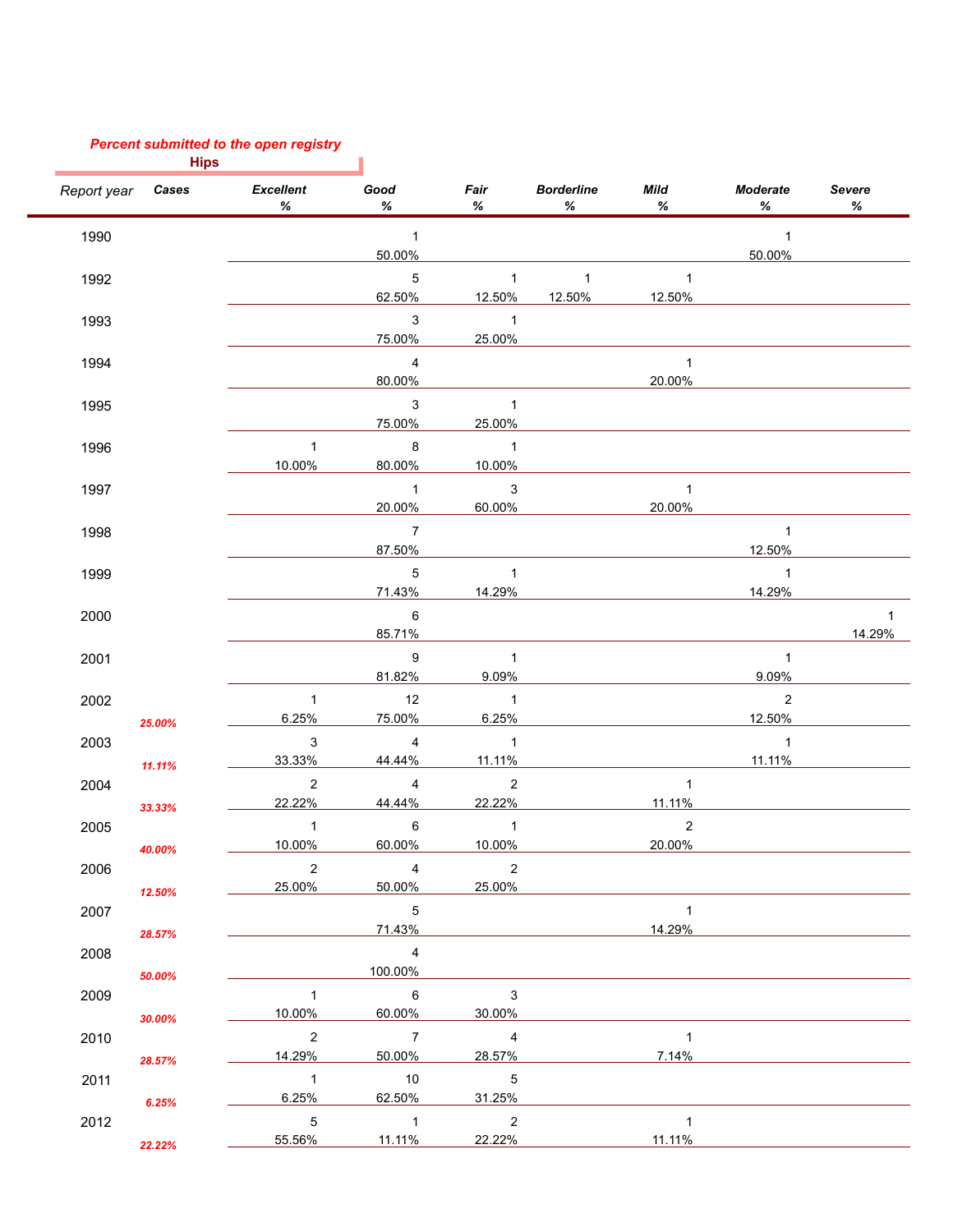## *Percent submitted to the open registry*

| − |
|---|
|---|

 $\overline{\phantom{a}}$ 

| Report year   | Cases  | <b>Excellent</b><br>℅ | Good<br>%      | Fair<br>℅ | <b>Borderline</b><br>% | Mild<br>℅ | <b>Moderate</b><br>% | <b>Severe</b><br>℅ |
|---------------|--------|-----------------------|----------------|-----------|------------------------|-----------|----------------------|--------------------|
| 2013          |        | 5                     | 9              | 2         |                        | 2         |                      |                    |
|               | 5.56%  | 27.78%                | 50.00%         | 11.11%    |                        | 11.11%    |                      |                    |
| 2014          |        |                       | $\overline{2}$ | 4         |                        |           | $\overline{2}$       |                    |
|               | 25.00% |                       | 25.00%         | 50.00%    |                        |           | 25.00%               |                    |
| 2015          |        |                       | 8              | 3         |                        |           |                      |                    |
|               | 9.09%  |                       | 72.73%         | 27.27%    |                        |           |                      |                    |
| 2016          |        |                       | 12             | 3         |                        |           |                      |                    |
|               | 33.33% |                       | 80.00%         | 20.00%    |                        |           |                      |                    |
| 2017          |        |                       | 10             | 2         |                        |           |                      |                    |
|               | 15.38% | 7.69%                 | 76.92%         | 15.38%    |                        |           |                      |                    |
| 2018          |        | $\overline{7}$        | 11             |           |                        |           |                      |                    |
|               | 15.00% | 35.00%                | 55.00%         | 5.00%     |                        |           | 5.00%                |                    |
| <b>Totals</b> | 269    | 32                    | 169            | 45        | 1                      | 11        | 10                   |                    |
|               |        | 11.85%                | 62.59%         | 16.67%    | 0.37%                  | 4.07%     | 3.70%                | 0.37%              |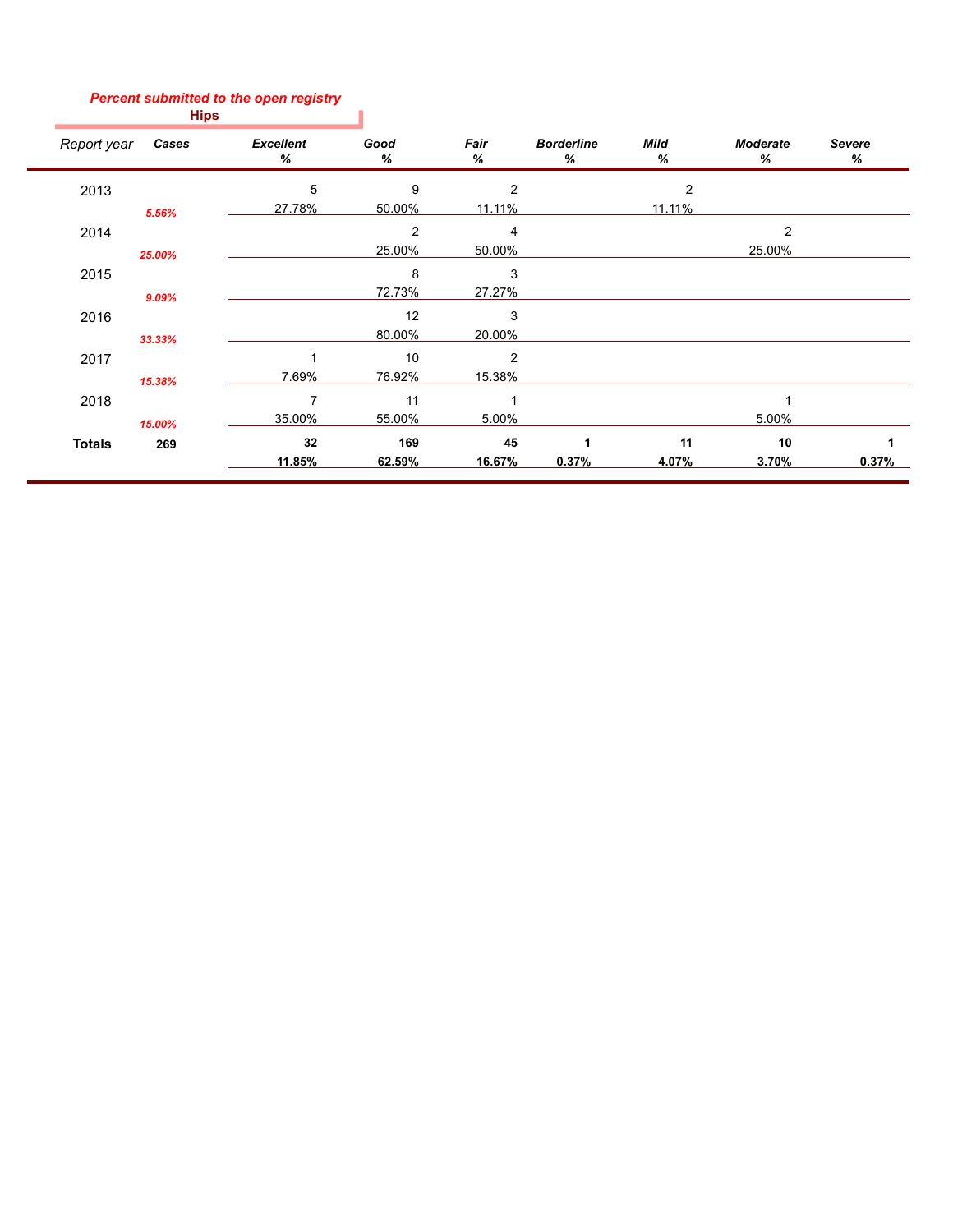|               | <b>Elbow</b> |                           |                 |                 |                 |                           |  |
|---------------|--------------|---------------------------|-----------------|-----------------|-----------------|---------------------------|--|
| Report Year   | Cases        | <b>Normal</b><br>$\%$     | Grade 1<br>$\%$ | Grade 2<br>$\%$ | Grade 3<br>$\%$ | <b>Borderline</b><br>$\%$ |  |
| 1999          | $\mathbf{1}$ | $\mathbf{1}$<br>100.00%   |                 |                 |                 |                           |  |
| 2008          | $\mathbf{1}$ | $\mathbf{1}$<br>100.00%   |                 |                 |                 |                           |  |
| 2009          | $\mathbf{1}$ | $\mathbf{1}$<br>100.00%   |                 |                 |                 |                           |  |
| 2010          | $\sqrt{2}$   | $\sqrt{2}$<br>100.00%     |                 |                 |                 |                           |  |
| 2013          | 5            | $\mathbf 5$<br>100.00%    |                 |                 |                 |                           |  |
| 2014          | $\mathbf{1}$ | $\mathbf{1}$<br>100.00%   |                 |                 |                 |                           |  |
| 2015          | 3            | $\mathbf{3}$<br>100.00%   |                 |                 |                 |                           |  |
| 2016          | $\mathbf{1}$ | $\mathbf{1}$<br>100.00%   |                 |                 |                 |                           |  |
| 2017          | $\sqrt{2}$   | $\overline{2}$<br>100.00% |                 |                 |                 |                           |  |
| 2018          | 6            | $\,6\,$<br>100.00%        |                 |                 |                 |                           |  |
| <b>Totals</b> | 23           | 23<br>100.00%             |                 |                 |                 |                           |  |
|               |              |                           |                 |                 |                 |                           |  |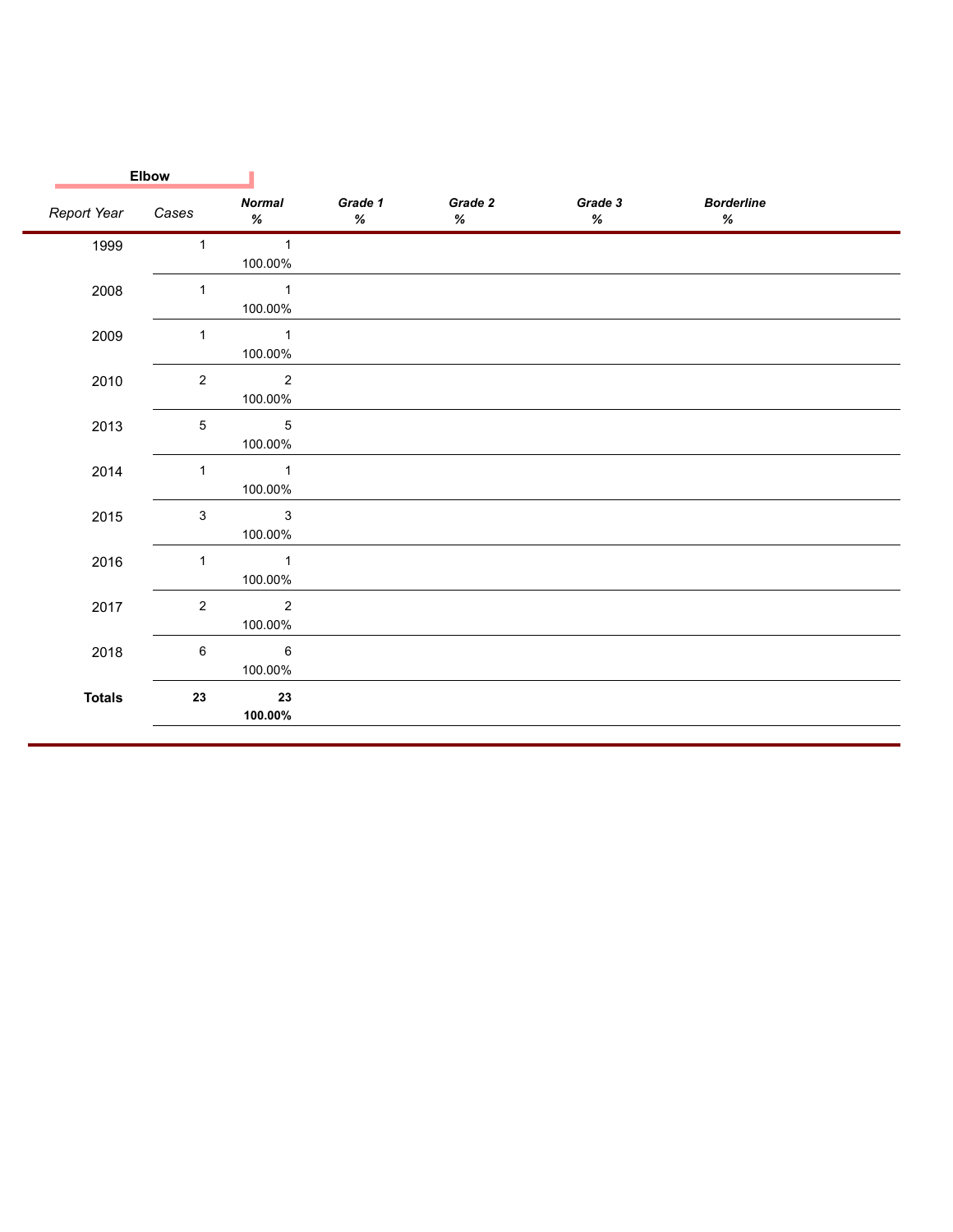|                          | <b>Cardiac</b>                 |                         |                |                  |            |              |                |
|--------------------------|--------------------------------|-------------------------|----------------|------------------|------------|--------------|----------------|
| Report year              | Cases                          | Normal                  | % Normal       | Abnormal         | % Abnormal | Equivocal    | % Equivocal    |
| Norwegian Buhund         |                                |                         |                |                  |            |              |                |
| 2009                     | 1                              | 1                       | 100.0          |                  |            |              |                |
| 2011                     | 3                              | 3                       | 100.0          |                  |            |              |                |
| 2012                     | 1                              | $\mathbf{1}$            | 100.0          |                  |            |              |                |
| 2016                     | 3                              | 3                       | 100.0          |                  |            |              |                |
| <b>Totals</b>            | 8                              | 8                       | 100.0          |                  |            |              |                |
|                          | <b>Degenerative Myelopathy</b> |                         |                |                  |            |              |                |
|                          |                                |                         |                |                  |            |              |                |
| Report year              | Cases                          | Normal                  | % Normal       | Abnormal         | % Abnormal | Carrier      | % Carrier      |
| Norwegian Buhund         |                                |                         |                |                  |            |              |                |
| 2017                     | 1                              | 1                       | 100.0          |                  |            |              |                |
| <b>Totals</b>            | 1                              | 1                       | 100.0          |                  |            |              |                |
|                          | <b>Dentition Database</b>      |                         |                |                  |            |              |                |
| Report year              | Cases                          | Normal                  | % Normal       | Abnormal         | % Abnormal |              |                |
|                          |                                |                         |                |                  |            |              |                |
| Norwegian Buhund         |                                |                         |                |                  |            |              |                |
| 2012                     | 3                              | $\boldsymbol{2}$        | 66.7           | 1                | 33.3       |              |                |
| <b>Totals</b>            | 3                              | $\overline{\mathbf{2}}$ | 66.7           | 1                | 33.3       |              |                |
|                          | <b>Eyes</b>                    |                         |                |                  |            |              |                |
| Report year              | Cases                          | Normal                  | % Normal       | Abnormal         | % Abnormal | Breeder opt. | % Breeder opt. |
| Norwegian Buhund         |                                |                         |                |                  |            |              |                |
| 2013                     | 1                              | $\mathbf{1}$            | 100.0          |                  |            |              |                |
| 2014                     | 23                             | 23                      | 100.0          |                  |            |              |                |
| 2015                     | 20                             | 20                      | 100.0          |                  |            |              |                |
|                          |                                |                         |                |                  |            |              |                |
| 2016                     | $18$                           | 17                      | 94.4           | $\mathbf 1$      | 5.6        |              |                |
| 2017                     | 24                             | 23                      | 95.8           | $\mathbf{1}$     | 4.2        |              |                |
| 2018                     | 38                             | 29                      | 76.3           |                  |            | 9            | 23.7           |
| <b>Totals</b>            | 124                            | 113                     | 91.1           | $\boldsymbol{2}$ | 1.6        | 9            | $7.3$          |
|                          | <b>Patella</b>                 |                         |                |                  |            |              |                |
| Report year              | Cases                          | Normal                  | % Normal       | Abnormal         | % Abnormal |              |                |
|                          |                                |                         |                |                  |            |              |                |
| Norwegian Buhund<br>2004 | $\overline{\mathbf{c}}$        | $\overline{2}$          | 100.0          |                  |            |              |                |
| 2005                     | $\mathbf{1}$                   | $\mathbf{1}$            | 100.0          |                  |            |              |                |
| 2008                     | 1                              | $\mathbf{1}$            | 100.0          |                  |            |              |                |
|                          | 4                              | 4                       | 100.0          |                  |            |              |                |
|                          |                                |                         |                |                  |            |              |                |
| 2009                     |                                |                         |                |                  |            |              |                |
| 2011                     | 4                              | $\overline{4}$          | 100.0          |                  |            |              |                |
| 2015<br><b>Totals</b>    | $\mathbf{1}$<br>13             | $\mathbf 1$<br>13       | 100.0<br>100.0 |                  |            |              |                |